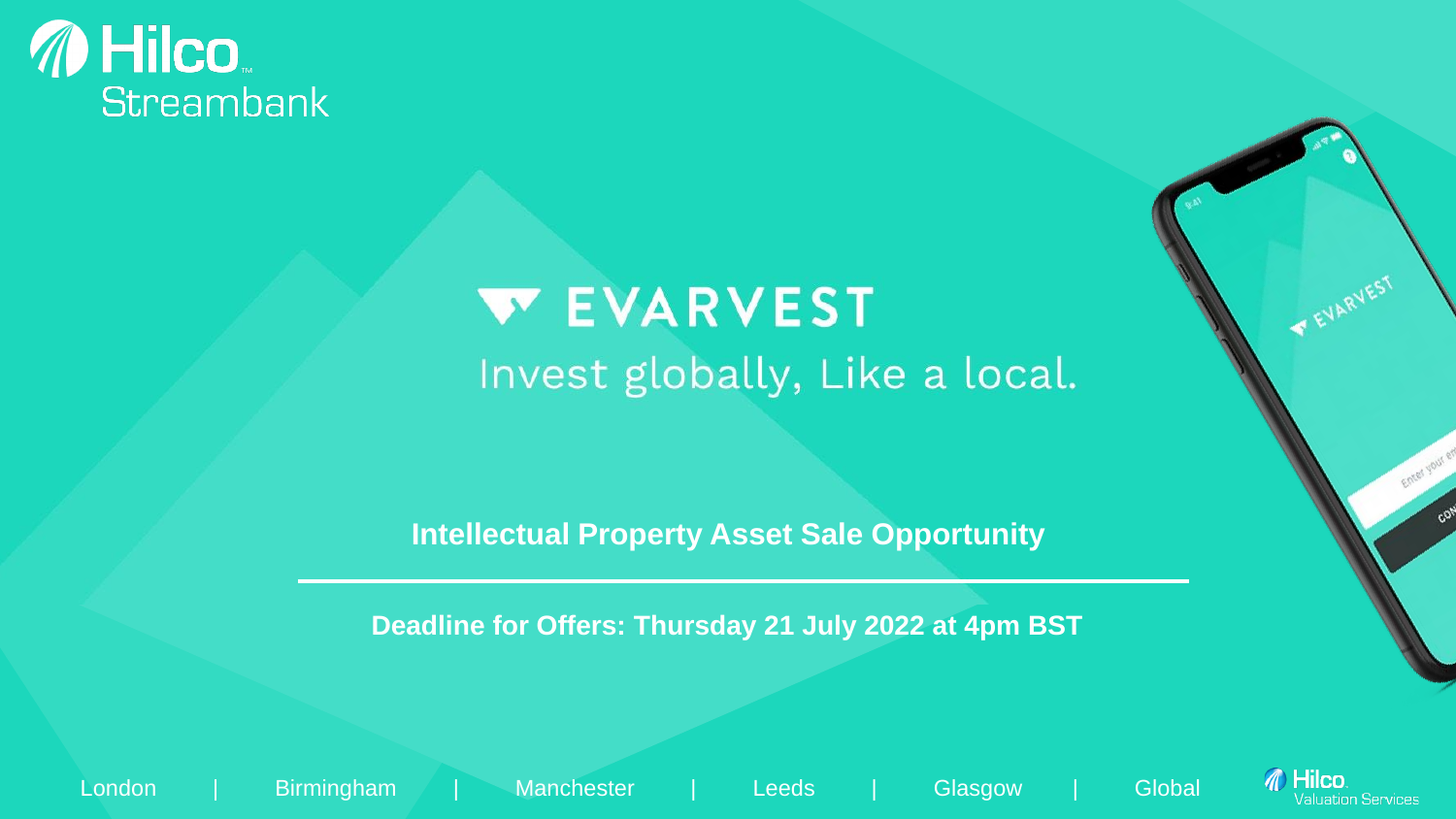## **Opportunity Overview <sup>2</sup>**

*M* Hilco

**Streambank** 

**M** Hilco

**Valuation Services** 

Hilco Streambank ("Hilco") is seeking offers to acquire the intellectual property assets of Evarvest Limited (In Administration) ("Evarvest" or the "Company") on behalf of the Joint **Administrators of the Company, Steven Ross and Allan Kelly of FRP Advisory Trading Limited.**

Smartphone-based trading applications promising to democratise investing have shifted the stock market from territory exclusive to older, institutional and wealthy investors and opened it up to young, less-privileged budding investors. Founded in 2018, Evarvest developed a cross-platform (IOS and Android), self-directed trading solution and mobile application (the "Platform") to provide keen investors with an easy, inexpensive and safe way to invest in more than 8,000 stocks, including some of the world's most recognisable **brands.**

The Platform has been designed to provide a simple, cost-effective solution to investing that aligns with users' interests and needs, removing barriers to entry to global stock markets so that investment risk is spread and high fees are not diluting investment returns. The Platform offers reception and transmission services that enable retail investors simple **and affordable access to transferable securities. Consumer-facing, the Platform utilises API connectivity to provide** custody and sub-custody of funds and assets, together with execution, clearing and settlement services through third **parties.**

**Despite being pre-revenue before Administration, the Company amassed a sizeable following, with over 30k** subscribers on the waiting list to access the Platform and over 25k followers across the Company's social media channels. The Company's monetisation strategy includes placing a small margin on forex at the time of the trade, a small cost for instant trades and a small margin on the brokerage costs paid to access stock markets outside the US.

In the region of  $\epsilon$ 40k was invested in developing the Platform and is the product of over seven months in development. The team behind the App estimate that the Platform is 80-90% complete and in the final stages of **development, with only minor adjustments needed to bring the product to market. Passionate about their creation,** the developers are on-hand and willing to assist the prospective purchaser in finalising the technology to launch the **finished product.**

**This opportunity offers a prospective buyer the chance to acquire and fine-tune an elegantly designed, straightforward-to-use and regulatory-compliant trading Platform which is functional, has impressive pre-launch traction and is the product of c. €40k in investment.**



Hilco Appraisal Limited t/a Hilco Streambank | Registered Address: 11 Ironmonger Lane London EC2V 8EY | T +44 (0) 20 7374 5300 | www.hilcostreambank.com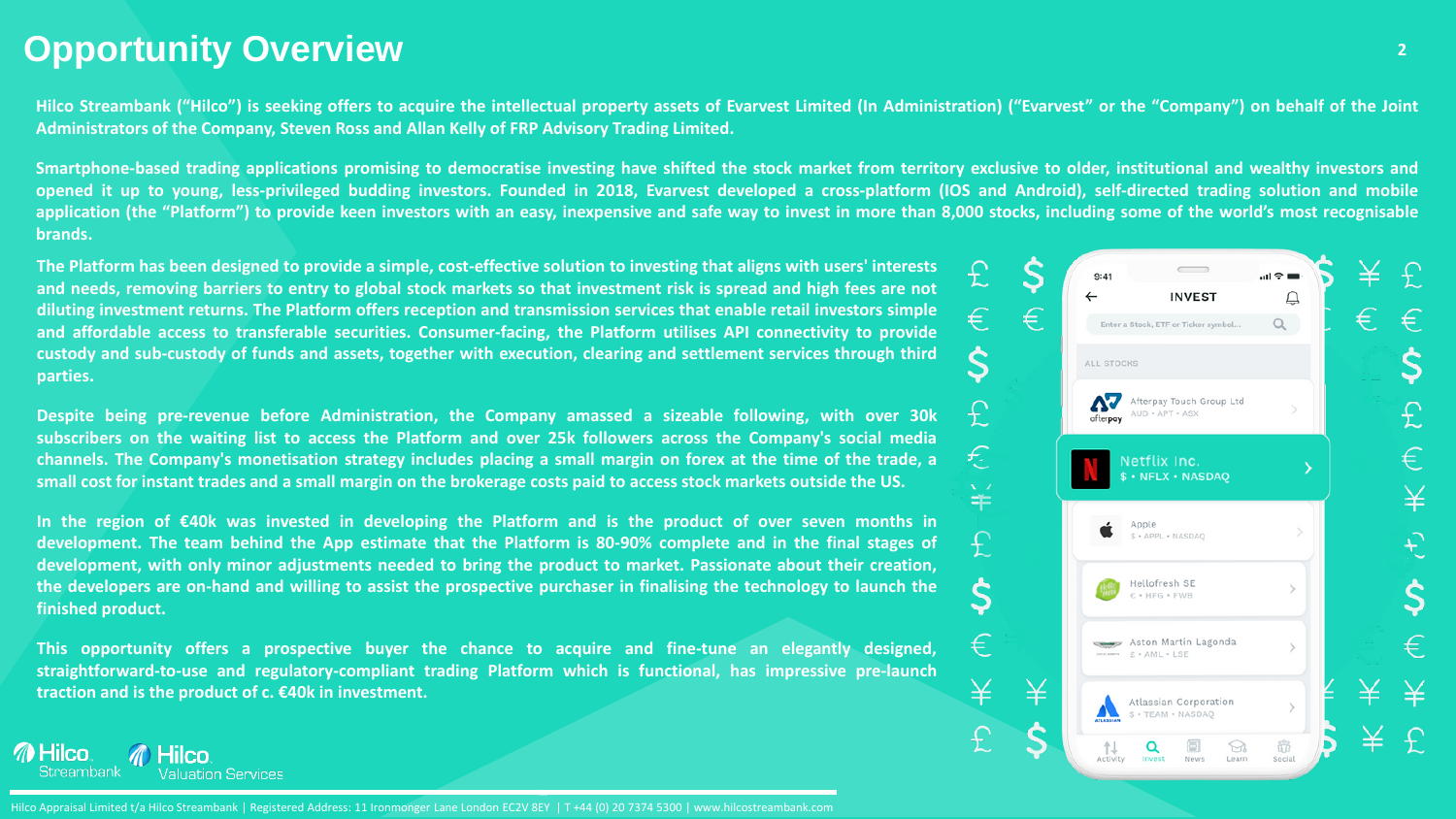## **Available Assets**







**Goodwill in the Brand Trade Marks Coodwill in the Brand** 

**TM** 









**Website Content Domain Names Social Media Accounts**



Hilco Appraisal Limited t/a Hilco Streambank | Registered Address: 11 Ironmonger Lane London EC2V 8EY | T +44 (0) 20 7374 5300 | www.hilcostreambank.com

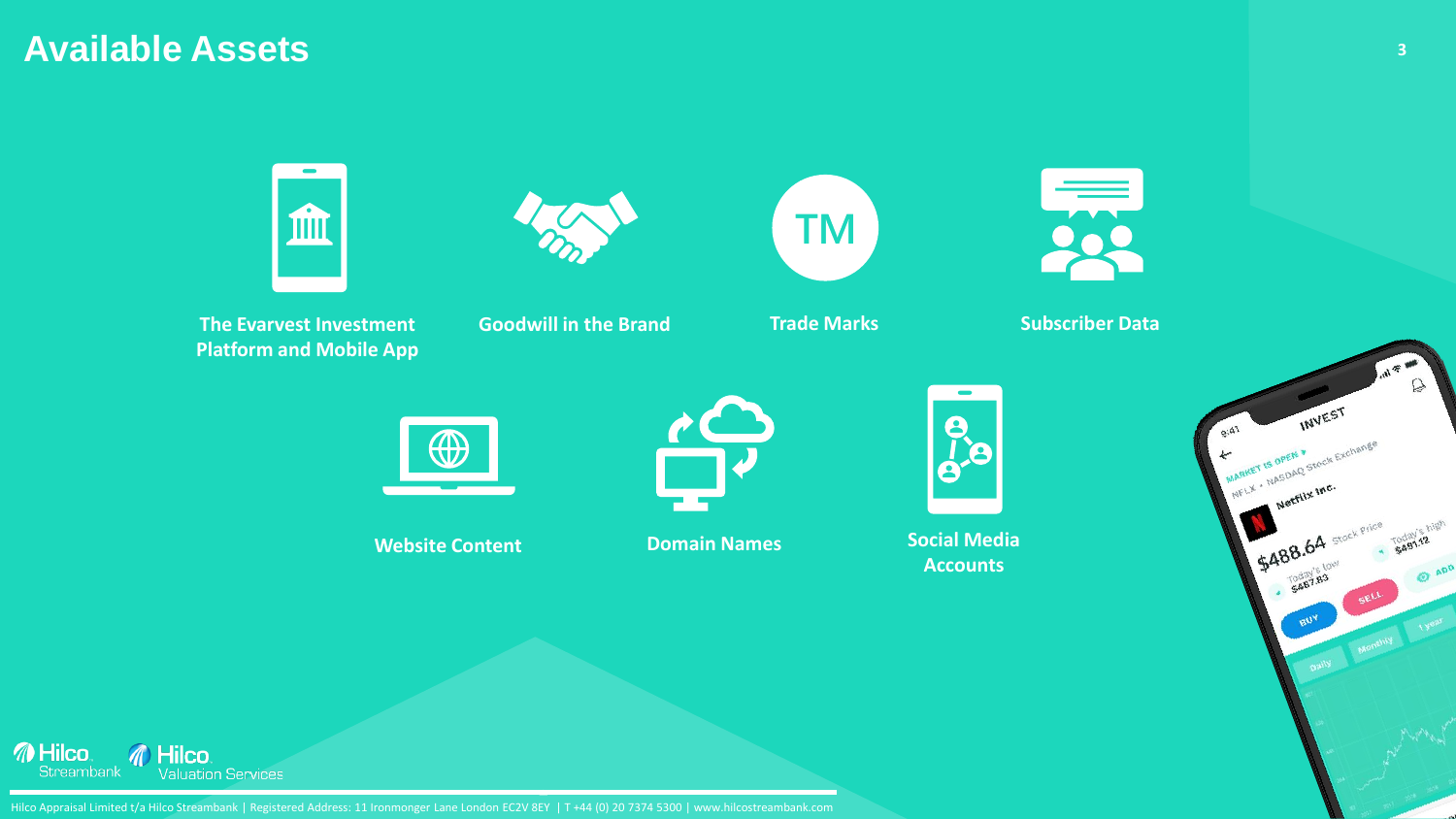

# **E V A R V E S T U N I T E S T H E W O R L D ' S S T O C K E X C H A N G E S , M A K I N G I T S I M P L E T O I N V E S T I N B R A N D S Y O U K N O W , L O V E & T R U S T**



Hilco Appraisal Limited t/a Hilco Streambank | Registered Address: 11 Ironmonger Lane London EC2V 8EY | T +44 (0) 20 7374 5300 | www.hilcostreambank.com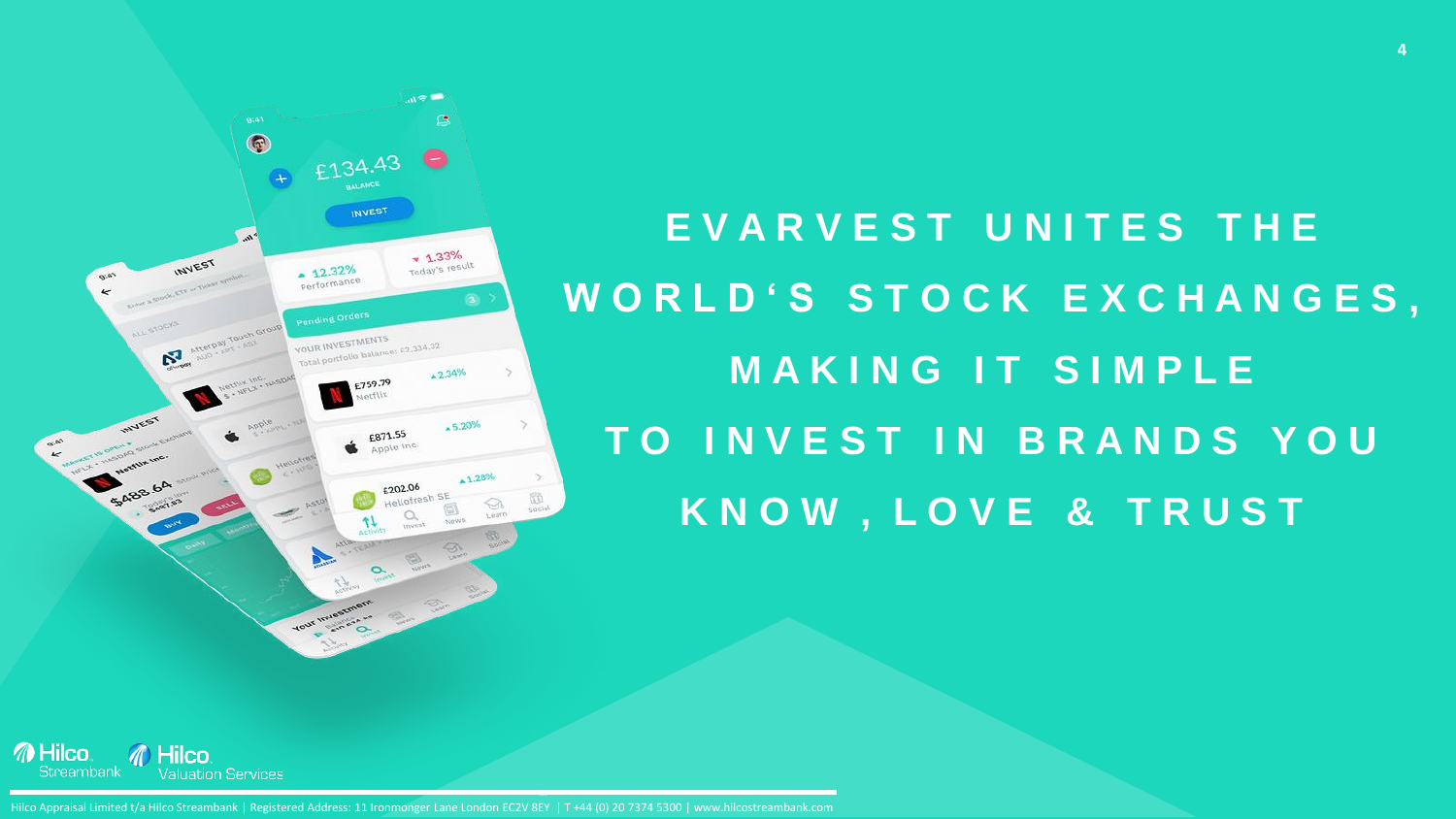## **Terms & Conditions <sup>5</sup>**



**M** Hilco

Streambank

*M* Hilco

**Valuation Services** 





**A non-refundable deposit of 20% will be payable by the buyer within 24 hours of bid acceptance**



**10% Buyer's Premium Payable by the Winning Bidder**



**Legal completion to occur within 5 business days of bid acceptance**

#### Offers are due **Thursday 21 July 2022 @ 4pm BST**

All expressions of interest and bids are to be directed to Hilco in writing. A Bid Submission Form is available on request. Please contact Hilco to gain access to a virtual data room of further information on signing a confidentiality agreement.

The bidder acknowledges that Hilco acts as an agent for the Joint Administrators of the Company who offer for sale only what right, title and interest (if any) the Company possesses in the assets. Such sale will be without any warranties, expressed or implied. Hilco nor the Joint Administrators have verified the information provided, and bidders are deemed to have carried out their own due diligence.

VAT, if applicable, at 20% will be added to the price. A non-refundable deposit of 20% will be payable by the buyer within 48 hours of bid acceptance. **A 10% buyer's premium is payable by the winning bidder on completion.** Legal completion to occur within 5 business days of bid acceptance. Hilco's full Terms and Conditions apply.